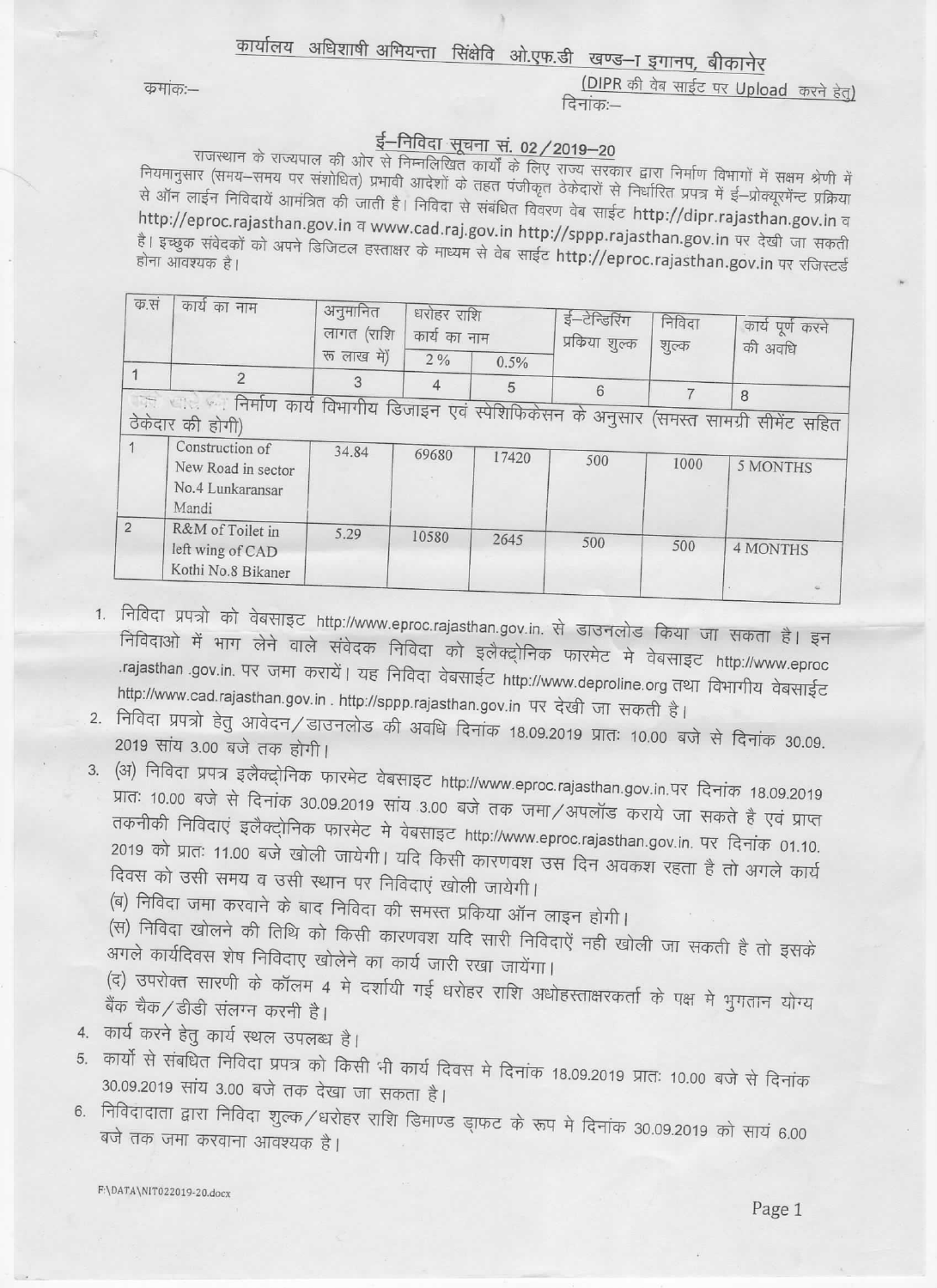- 7. यदि संवेदक का नजदीकी रिश्तेदार (प्रथम रक्त समबन्धी व उनके पति/पत्नि) कार्य से संबधित वृत अथवा खण्ड मे खण्डीय लेखाकार अथवा सहायक अभियन्ता से लेकर अधीक्षण अभियन्ता स्तर का किसी भी स्तर पर पदस्थापित हो उसके कार्य पर नियुक्त करने पर प्रतिबन्ध रहेंगा।
- 8. राज्य सरकार मे किसी भी अभियात्रिकी विभाग मे किसी भी इंजीनियर अथवा इंजीनियरिंग या प्रशासनिक कार्य पर नियुक्त राजपत्रित अधिकारी राज्य सरकार की अनुमति के बिना सेवानिवृति के दो वर्ष तक संवेदक अथवा उसके कर्मचारी के रूप मे कार्य नही कर सकेंगें। यदि संवेदक अथवा उसके कर्मचारियों मे कोई ऐसा व्यक्ति जिसने राज्य सरकार की उक्त लिखित अनुमति निविदा जमा कराने से पहले अथवा संवेदक के यहां सेवा लेने से पहले अनुमति नही ली है तो अनुबन्ध रदद् किया जा सकेंगा।
- 9. निविदादाता इन प्रपत्रो को डाउनलोड कर सकते है। निविदादाता द्वारा निविदा शुल्क डिमाण्ड डा़फट के रूप मे इस कार्यालय मे निर्धारित तिथि तक जमा करवाना आवश्यक है।
- 10. किसी भी निविदा को स्वीकार करने एवं बिना कारण बताए निरस्त करने के समस्त अधिकार सक्षम अधिकारी के पास सुरक्षित है।
- 11. आर.पी.डब्लयू ए-100 की समस्त शर्ते मान्य होगी।
- 12. संवेदक द्वारा उक्त कार्यो के लिए निर्धारित मशीनरी एवं साज समान जो निविदा की स्पेशल कन्डीशन मे वर्णित है को स्वयं के पास होने या किराये पर लेने का प्रमाण प्रत्र देना होगा।
- 13. कार्य पूर्ण करने की अवधि मे मानसून अवधि सम्मलित है।
- 14. कार्य का दोश निवारण एवं उनके सुधार (डिफेक्ट लाइबिलिट पीरियड) का उत्तरदायित्व कार्य पूर्णता के पश्चात एक पूरी वर्षा की समाप्ति या कार्य पूर्ण करने की अवधि के तिथि के 6 मास पश्चात तक जो भी पश्चातवर्ती हो तक रहेगा।
- 15. निविदा खोलने की दिनांक से निविदा स्वीकृत हेतु मान्य अवधि तक यदि निविदादाता अपनी निविदा में कोई संषोधन करता है अथवा निविदा वापिस लेता है तो उसकी धरोहर राशि जब्त कर ली जावेंगी।
- 16. वित्त विभाग के आदेश संख्या एफ-1 एफ.डी/जीएफएण्डएआर/2007 दिनांक 30.09.2011 (सर्कुलर नं. 19/2011) के अनुसार रू. 500/-, 1000/- रूपये की राशि अतिरिक्त प्रकिया शुल्क डिमाण्ड ड्राफट के रूप मे देय होंगी। यह डिमाण्ड ड्मफट मैनेजिंग डायरेक्टर आर.आई.एस.एल. के पक्ष मे जयपुर मे भुगतान योग्य होना चाहिए।
- 17. ई–टेण्डिरिंग के लिए निविदादाता हेतु निर्देश

(अ) इन निविदाओं में दिलचस्पी लेने वाले निविदादाता निविदा प्रपत्रों को इन्टरनेट साइट http://www.eproc.rajasthan.gov.in.से डाउनलोड कर सकते है।

(ब) निविदा में भाग लेने वाले निविदादातो को इन्टरनेट साईट http://www.eproc.rajasthan. gov.in. पर रजिस्टर करवाना होगा। ऑनलाइन निविदा मे भाग लेने के लिए डिजिटल सर्टीफिकेट इनफोरमेषन टैकनोलोजी एक्ट-2000 के तहत प्राप्त करना होगा। जो इलैक्ट्रोनिक निविदा मे साईन करने हेतु काम आयेगा। निविदादाता उपरोक्त डिजिटल सर्टीफिकेट सीसीए द्वारा स्वीकृत एजेंसी से प्राप्त कर सकते है। जिन निविदाताओं के पास पूर्व मे वैध डिजिटल सर्टिफिकेट है, नया डिजिटल सर्टिफिकेट लेने की आवश्यकता नही है।

(स) निविदादाताओ का निविदा प्रपत्र इलैक्ट्ोनिक फारमेट मे उपरोक्त वैबसाइट पर डिजिटल साईन के साथ प्रस्तुत करना होगा। जिसके प्रस्ताव डिजिटल साईन के साथ नही होगें उनके प्रस्ताव स्वीकार नही किये जायेगें। कोई भी प्रस्ताव अकेले भौतिक फार्म मे स्वीकार नही होगा।

(द) ऑनलाइन निविदा निर्धारित दिनांक एवं समय पर उपरोक्त कम सं. 3 के अनुसार खोली जायेगी।

.<br>(य) इलैक्ट्रोनिक निविदा प्रपत्रो को जमा कराने से पूर्व निविदादाता यह सुनिश्चित कर लेवें की निविदा ्<br>प्रपत्रो से सम्बधित सभी आवश्यक दस्तावेजो की स्कैन कॉपी निविदा प्रपत्रो के साथ संलग्न कर दी गई है। (र) कोई भी टैण्डर इलैक्ट्रोनिकली जमा कराने मे किसी कारण से लेट हो जाता है तो उसका जिम्मेवार विभाग नही होगा।

(ल) टेण्डर के प्रपत्रो मे आवश्यक सभी सूचियों को सपुर्ण रूप से भरकर ऑनलाईन दर्ज करें।